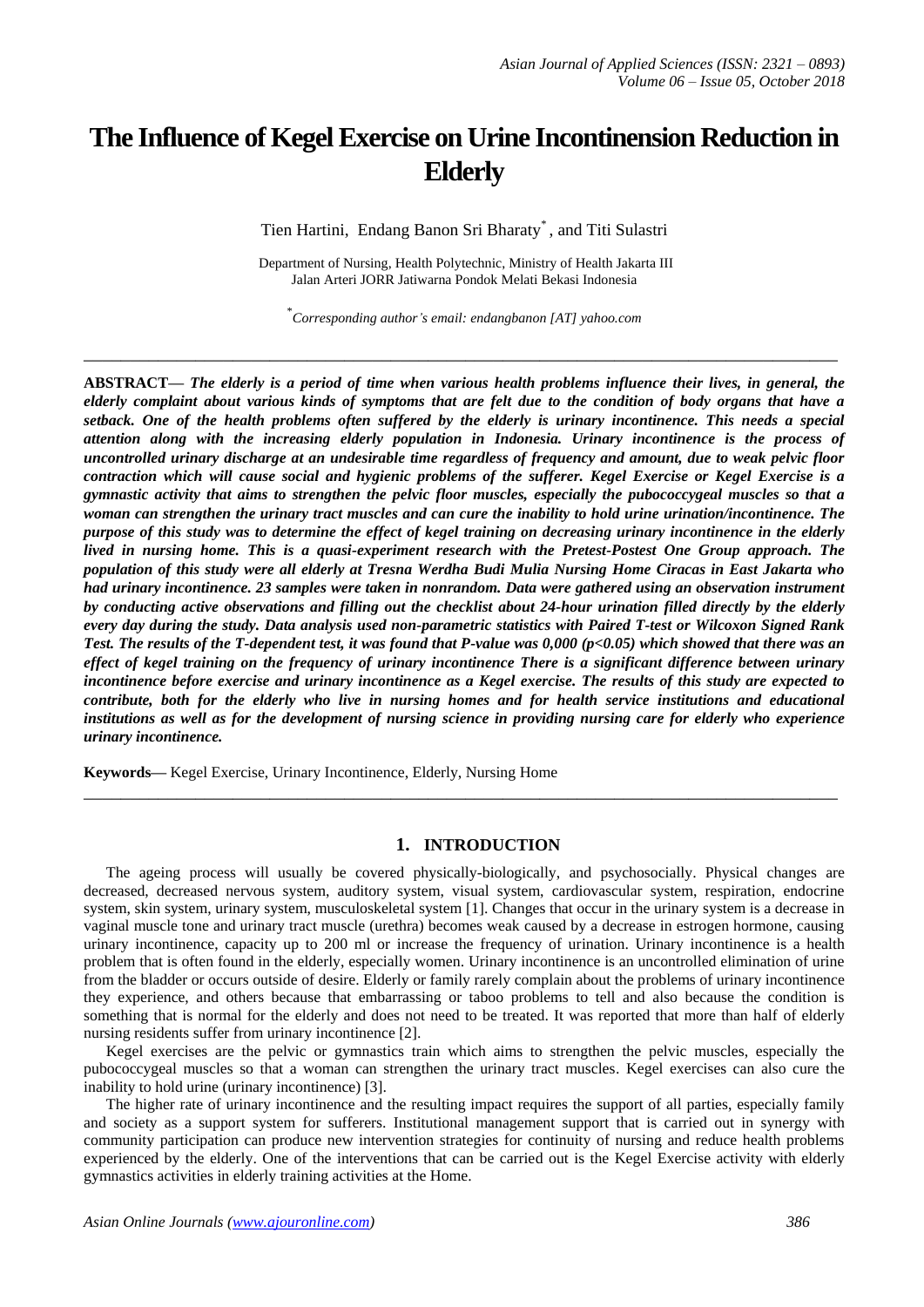*Asian Journal of Applied Sciences (ISSN: 2321 – 0893) Volume 06 – Issue 05, October 2018*

Elderly at the Nursing Home has never been trained to do Kegel training with the aim of reducing the rate of urinary inconvenience, as well as for related research that has never been done. Based on the above background, we are interested in conducting research on the effect of Kegel Exercise on decreasing urinary incontinence in the elderly at Tresna Werdha Budhi Mulia Nursing Home Ciracas, East Jakarta. The results of this study are expected to contribute, both for the elderly who live in nursing homes and for health service institutions and educational institutions as well as for the development of nursing science in providing nursing care for elderly who experience urinary incontinence.

### **2. METHODS**

This research is a quasi-experimental study with One Group Pretest-Postest approach to see the possibility of a causeand-effect relationship that appears after being given Kegel exercises with a decrease in the frequency of incontinence. This design uses two measurements, namely before and after treatment. The study sample determined 40 respondents from 190 elderly people at Tresna Werdha Budhi Mulia Nursing Home Ciracas East Jakarta, but after being identified based on inclusion and exclusion criteria, there were 26 elderly people who met the criteria and after informed consent was made, only 23 elderly people were willing to become respondents. For that research subject taken in the total sample. The data collection process is carried out in August - September 2017. The data collection procedure begins with training instructors and investigators who will assist in the process of data collection. Disseminating research instruments to the elderly or accompanying, then pre-intervention the respondent by observing urinary incontinence for 3 days, then calculating the average incidence of the disease, followed by interventions namely Kegel Exercise guidance as much as twice a week for 1 month (8 exercises). Among the guided exercises, respondents were asked to exercise independently two times a day and respondents wrote the incident of micturition or gave a checklist on the monitoring sheet for urination, under the supervision of the investigator. After training for 1 month, investigators monitored the decrease in urinary incontinence in respondents for 3 days through interviews and observations, then calculated the average incidence of micturition.

# **3. RESULTS**

Respondents who participated in Kegel exercises were the majority of women (58.5%), with age above 65 years (75%) had lived at Nursing Home 5 years or less (69.6%), with a history of average urinary incontinence 1 - 2 year  $(65.2\%)$ .

There is an increase in the number of respondents with normal mating frequencies, from 60.9% to 87.0%. or there is a decrease in the number of respondents whose frequency of entry exceeds normal, between 34.8% to 13.0%. The average frequency of micturition before Kegel exercises was 7 times, with a standard deviation of 2.234, and the average frequency of micturition after exercise was 5 times with a standard deviation of 1.584.

The average frequency of micturition on calculations before exercise was 7 times, with a standard deviation of 2.234. In the calculation after the Kegel exercise intervention was obtained the average frequency of micturition was 5 times with a standard deviation of 1.584. The difference in mean value between before and after measurements is 1.565 with a standard deviation of 1.326. From the results of the paired t-test, it was found that the value of P <0.001 (P. value <0.05).

#### **4. DISCUSSIONS**

#### 1. Characteristics of Respondents

All respondents stated that they regularly attend physical training. The results of the study most of the respondents were women. This is in accordance with the results of the 2012 Indonesian Statistics Agency Susenas which shows that female gender is more than men [4].

The average age of respondents is 65 years and above. Increasing age will have an impact on the deterioration of functions both physiologically and psychologically and socially [5]. As a result of increasing age, the elderly will experience changes that indirectly demand the elderly to adapt continuously to the changes that occur. Changes that occur in the elderly include changes in physical conditions, changes in mental conditions, and psychosocial changes. Changes in the physical condition of the elderly include changes from the cellular level to all organs of the body; including the neuromuscular system, and the urogenital system. These changes can occur physiologically or pathologically. Physiologically, changes in the elderly urogenital system include changes in kidney function that are increasingly less efficient in removing metabolic waste residues from the blood, in elderly people aged 65 years will experience a decrease in urinary incontinence which can be caused by a variety of health problems, such as obesity, constipation, and chronic cough [6].

Physiological changes that occur in the elderly include changes in the urogenital system, namely: decreased vaginal muscle tone and urinary tract door muscles (urethra) caused by a decrease in estrogen hormones, causing urinary incontinence, muscle muscles become weak, capacity decreases to 200 ml or causes frequency of urination increases [7].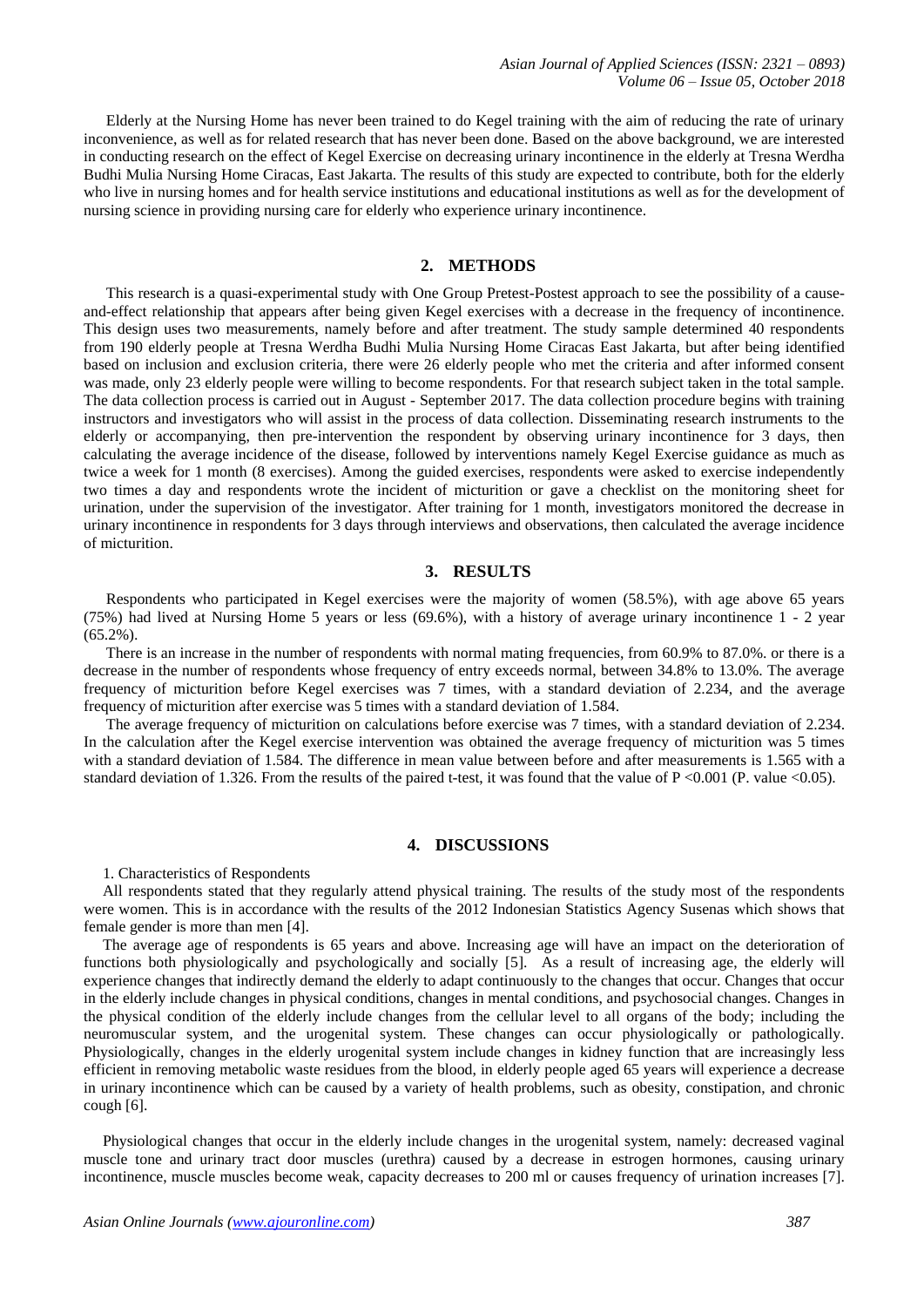Changes in the urogenital system result in increased urinary incontinence and stress due to decreased perineal muscle tone. The function of the affected sphincter causes the bladder to leak when coughing or sneezing. Disturbed brain function can lead to bladder contractions, there is an obstacle to urinary discharge with bladder dilation, a lot of urine in the bladder to excessive capacity. It was reported that more than half of elderly nursing residents suffer from urinary incontinence [2,7].

2. Average Picture of Frequency of Elderly Urine Incontinence / Incontinence Before and after Kegel Exercise Intervention

The result of this study shows a condition similar to the results of Ananingsih's research [8], namely the frequency of elderly voiding at the Tresna Werdha Teratai Social Institution in Palembang before and after Kegel exercises, with a median value of urine incontinence before Kegel exercises 5 times and the frequency of the elderly often urinating 7 times. While the median value of urinary incontinence after Kegel exercises 4 times and the frequency of the elderly often urinate 6 times.

3. Overview of the Effect of Kegel Exercise Interventions on Decreasing Frequency of Urinary Incontinence in the Elderly

This study can be concluded that there is a significant difference between the frequency of micturition before exercise and the frequency of micturition as a Kegel exercise, which means it can be said that Kegel Exercise has a significant effect on decreasing urinary incontinence.

This result is supported by other research in the Palembang Nursing Home for the Elderly Nursing Home, the results of statistical tests using the Wilcoxon statistical test, obtained p-value = 0.001, this showed that there was an effect of kegel training on decreasing elderly urinary incontinence [9]. Another study showed that after doing kegel exercise there was a decrease in the frequency of urine incontinence by 21.6% from 10,043 times to 7,871 times [10]. From the results of the T-dependent test, it was found that P-value was 0,000 which showed that there was an effect of Kegel training on the frequency of urinary incontinence in the elderly at Pucang Gading Semarang Nursing Home. Nursalam states that Kegel exercises are physical activities arranged in a program that is carried out repeatedly to improve body fitness. Kegel exercises are very useful for strengthening the skeletal muscles on the pelvic, thus strengthening the external sphincter function of the bladder [11].

Pelvic floor muscle training was introduced by an obstetrician named Kegel in 1940 that Kegel exercises are very useful for strengthening skeletal muscles on the pelvic floor for postpartum, thus strengthening the external sphincter function of the bladder. This exercise continues to be developed and subsequently carried out on the elderly who experience stress incontinence problems namely uncontrolled urine expenditure due to sneezing, coughing, laughing or doing physical exercise and urgency incontinence. Kegel exercises can improve the function of the pelvic floor muscles, which is a series of muscles from the pelvic bone to the tailbone.

A study of the elderly at the Sindang Asih Nursing Home Semarang in 2009. Kegel Exercise which was conducted 10 times in 3 weeks caused a decrease in the frequency of urinary incontinence by 18.3% from 9.86 times to 6.19 times [12]. This study modified Kegel exercises on the elderly at the Tresna Werda Budi Mulia Nursing Home Ciracas East Jakarta, every day at least twice for 4 weeks, with instructor guidance and facilitator monitoring twice a week This was done based on the condition of the Elderly that the ageing process (ageing process) is a natural process accompanied by a decline in physical, psychological, and social conditions, which in terms of pre-psychological and social conditions in the elderly allow senility or forget new things. For that reason, Kegel exercise in the elderly needs to be done regularly in a relatively long time and inconsistent monitoring so that the elderly keep doing Kegel exercises regularly.

#### **5. CONCLUSIONS**

Characteristics of the elderly who were respondents who participated in the Kegel exercises were the majority of women with age above 65 years, the education level of the most respondents was junior secondary education and below. Have lived at Nursing Home 5 years or less with a history of urinary incontinence on average 1-2 years.

There is an increase in the number of respondents with normal mating frequencies or there is a decrease in the number of respondents whose frequencies exceed normal. The average frequency of micturition before Kegel exercises is 7 times, and the average frequency of micturition after exercise is 5 times.

There is a significant difference between urinary incontinence before exercise and urinary incontinence as a Kegel exercise, which means it can be said that Kegel Exercise has a significant effect on decreasing urinary incontinence.

Kegel exercises can be effective in reducing the frequency of urinary incontinence in the elderly if done routinely and continuously under guidance and monitoring.

Researchers hope, the results of this study will be applied for the manager of the institution, especially nurses to better introduce and teach, and then conduct monitoring by always reminding the elderly to do Kegel exercises regularly, both in the elderly who have incontinence or not.